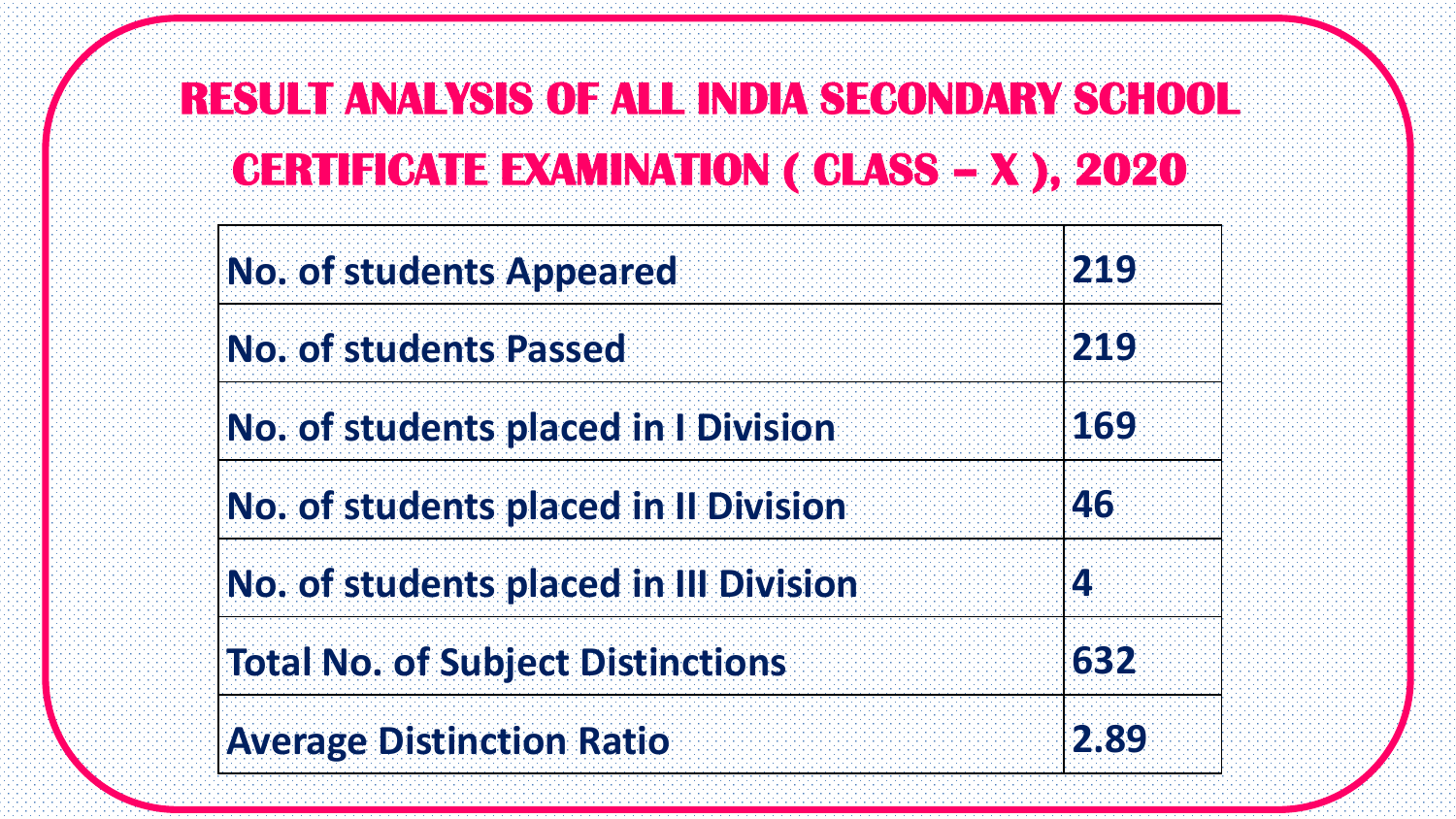#### **ALL INDIA SECONDARY SCHOOL CERTIFICATE EXAMINATION ( CLASS – X ), 2020 SCHOOL TOPPERS**

| <b>Position</b> | <b>Name</b>                       | <b>Marks</b> | <b>Aggregate</b><br>Percentage |
|-----------------|-----------------------------------|--------------|--------------------------------|
| Ŧ               | <b>KESAR GOSWAMI</b>              | 489          | 97.8                           |
| Ħ               | <b>DIYA AGGARWAL</b>              | 483          | 96.6                           |
| HI              | <b>DIKSHA</b>                     | 482          | 96.4                           |
| IV              | <b>ABHISHEK GUPTA</b>             | 477          | 95.4                           |
| V               | <b>SAMRIDDHI</b><br><b>SHARMA</b> | 475          | 95.0                           |
| VI              | <b>MAHEK GARG</b>                 | 473          | 94.6                           |
| VH              | <b>JANVI LALWANI</b>              | 471          | 94.2                           |
| <b>VIII</b>     | <b>LAVAM GULATI</b>               | 469          | 93.8                           |
| <b>IX</b>       | <b>SAKSHAM ARORA</b>              | 466          | 93.2                           |
| X               | <b>CHEHAK MEHRA</b>               | 465          | 93.0                           |
| Х               | <b>KUNJ GOYAL</b>                 | 465          | 93.0                           |



**MAHEK GARG<br>CLASS X (2020)** 

**LAVAM GULATI CLASS X (2020)** 











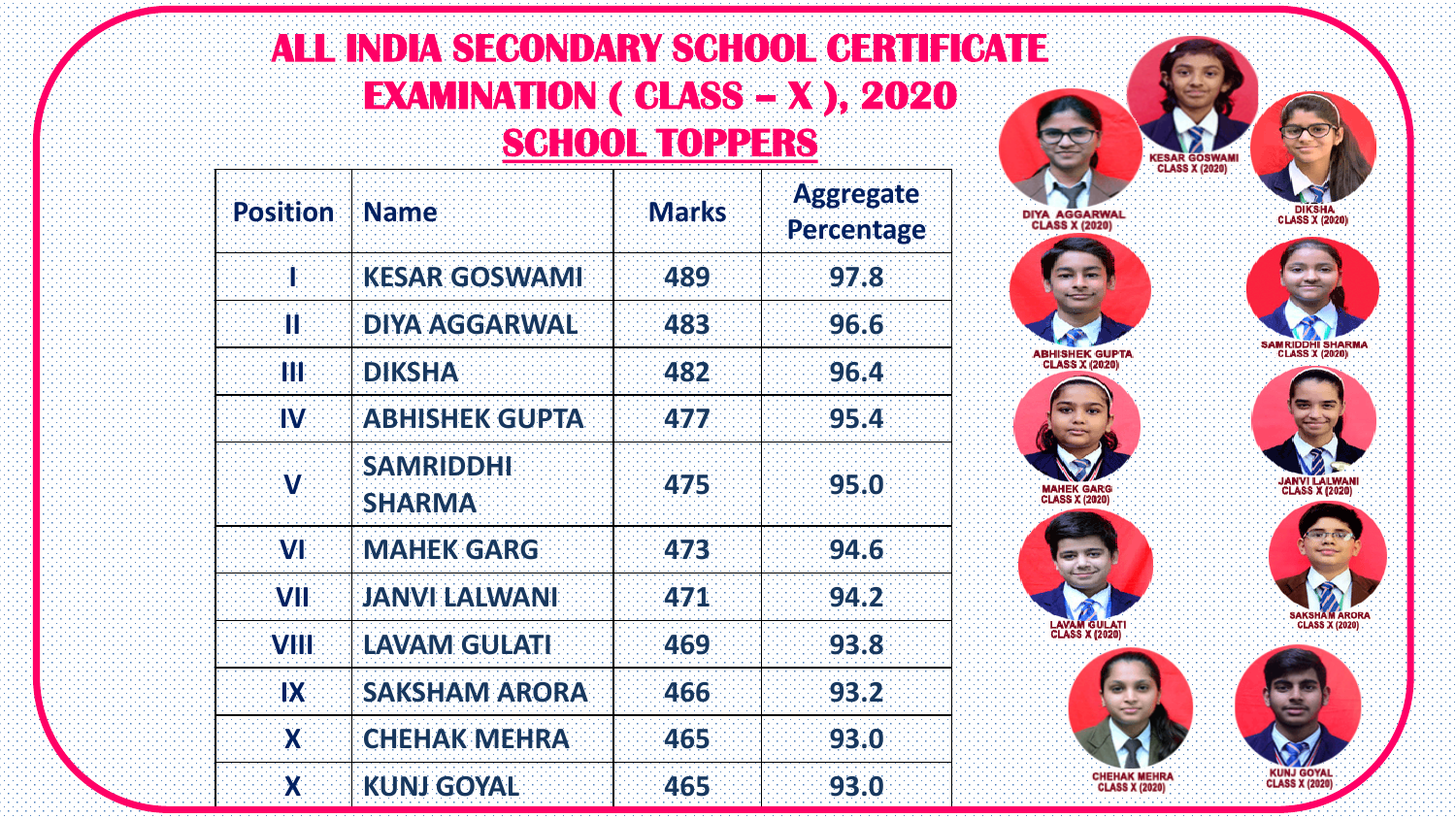#### **ALL INDIA SECONDARY SCHOOL CERTIFICATE EXAMINATION ( CLASS – X ), 2020 SUBJECT TOPPERS**

| <b>Subject</b>        | <b>Name</b>                                  | <b>Marks</b> |
|-----------------------|----------------------------------------------|--------------|
| English Lang. & Lit.  | <b>DIYA AGGARWAL</b>                         | 97           |
| <b>Maths Standard</b> | <b>RAGHAV GUPTA</b><br><b>AGRIM PANWAR</b>   | 100<br>100   |
| <b>Maths Basic</b>    | <b>SANSKRITI PAUL</b>                        | 83           |
| <b>Hindi Course-B</b> | <b>KESAR GOSWAMI</b>                         | 97           |
| <b>Sanskrit</b>       | <b>SAMRIDDHI SHARMA</b>                      | 100          |
| <b>Science</b>        | <b>KESAR GOSWAMI</b><br><b>DIYA AGGARWAL</b> | 100<br>100   |
| <b>Social Science</b> | <b>KESAR GOSWAMI</b>                         | 100          |
| <b>French</b>         | <b>SAKSHAM ARORA</b><br><b>CHEHAK MEHRA</b>  | 98<br>98     |
|                       | <b>SAKSHI GUPTA</b>                          | 98           |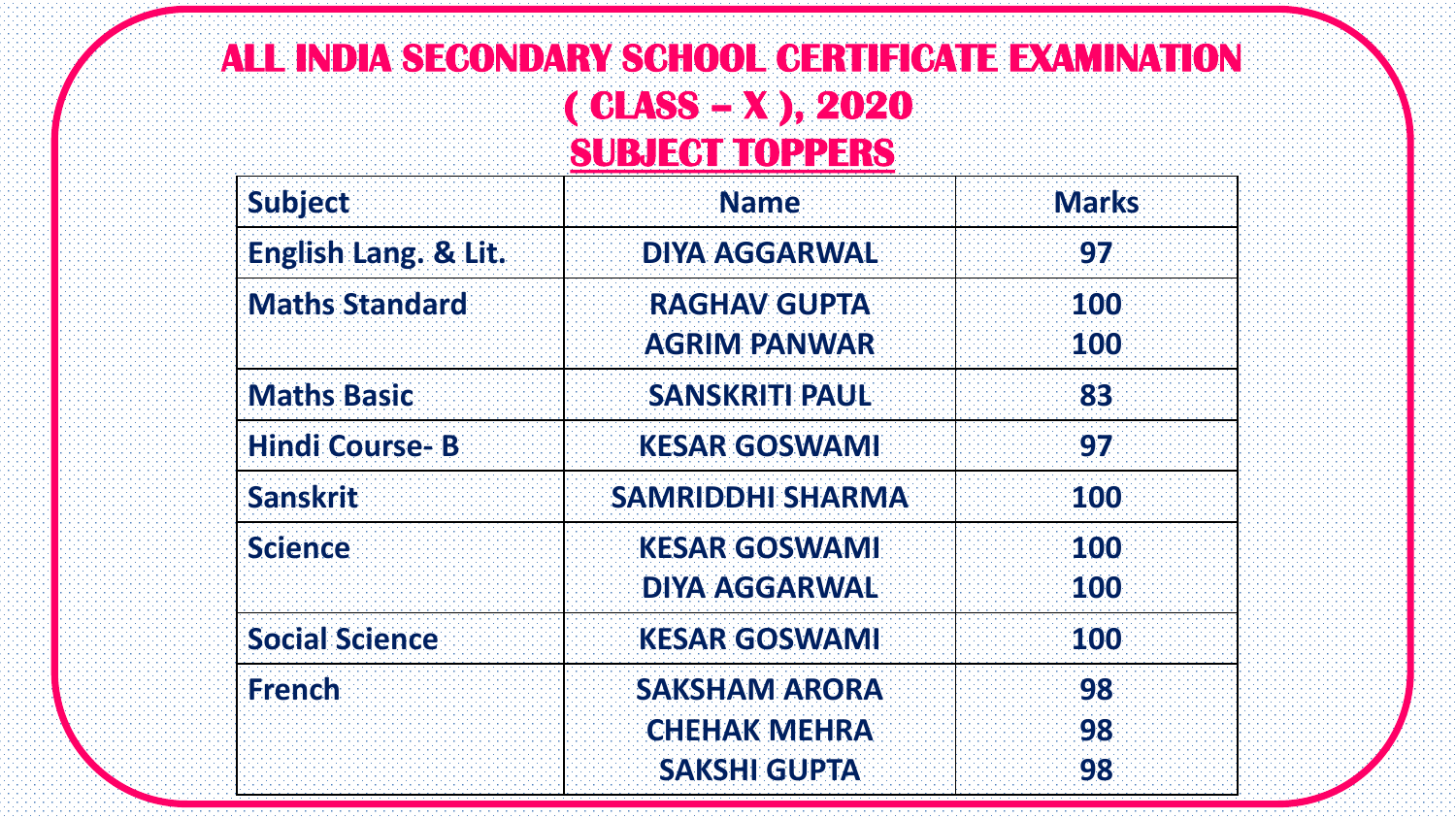# **ALL INDIA SECONDARY SCHOOL CERTIFICATE EXAMINATION ( CLASS – X ), 2020 SUBJECT DISTINCTIONS &**

#### **SUBJECT WISE PASS PERCENTAGE**

| <b>Subject Name</b>   | <b>No of</b><br>students<br><b>Appeared</b> | No. of<br><b>Distinctions</b> | <b>Distinctions</b><br>Percentage | <b>Pass</b><br>Percentage |
|-----------------------|---------------------------------------------|-------------------------------|-----------------------------------|---------------------------|
| English Lang. & Lit.  | 219                                         | 179                           | 81.74                             | <b>100</b>                |
| <b>Maths Standard</b> | 157                                         | 94                            | 59.87                             | 99.36                     |
| <b>Maths Basic</b>    | 62                                          | 04                            | 6.45                              | 96.77                     |
| Hindi Course-B        | 143                                         | 56                            | 39.16                             | <b>100</b>                |
| <b>Sanskrit</b>       | 07                                          | 07                            | 100                               | 100                       |
| <b>Science</b>        | 219                                         | 79                            | 36.07                             | 97.72                     |
| <b>Social Science</b> | 219                                         | 156                           | 71.23                             | 99.54                     |
| <b>French</b>         | 85                                          | 57                            | 67.06                             | 100                       |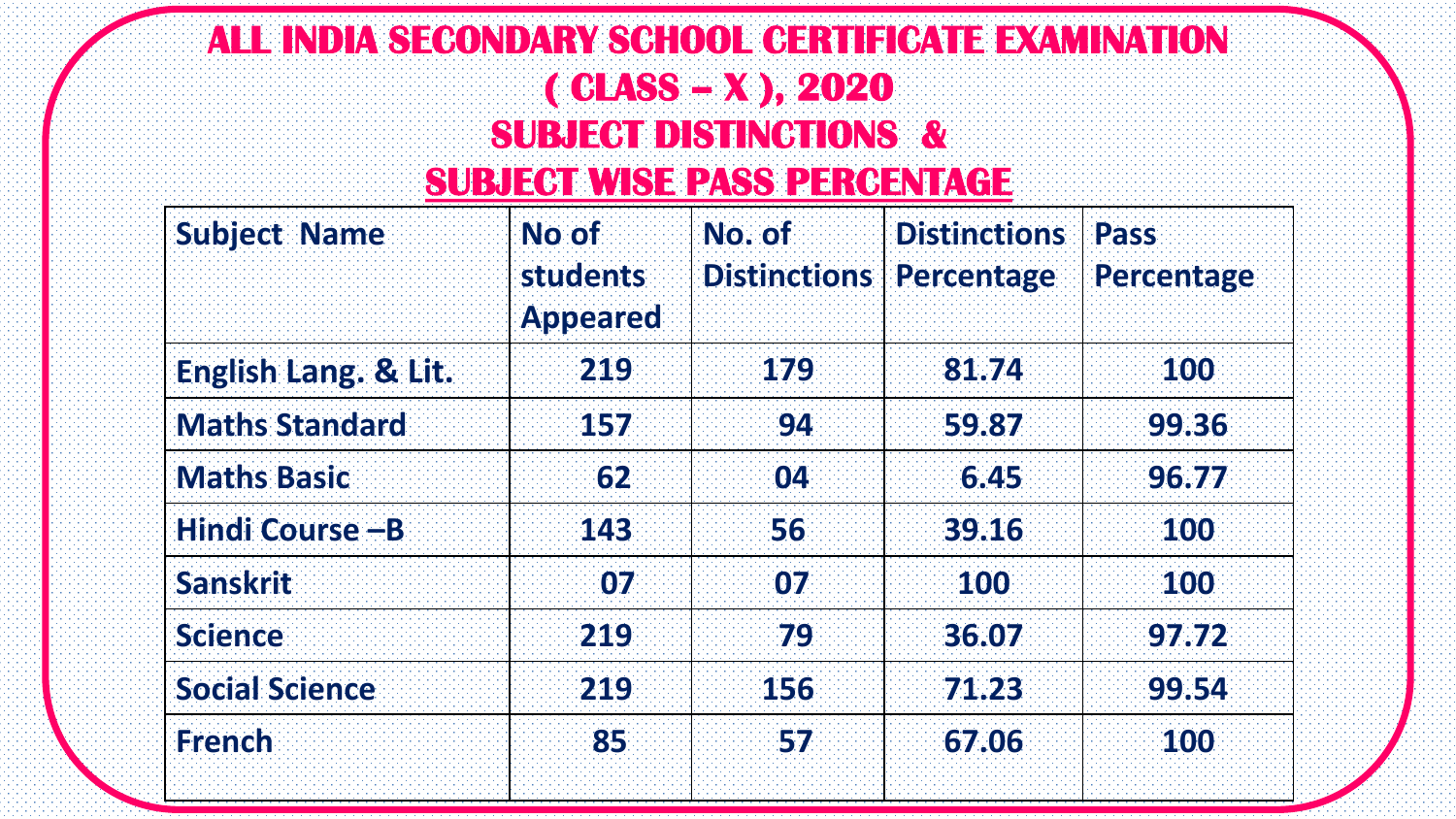#### **RESULT ANALYSIS** ALL INDIA SENIOR SCHOOL CERTIFICATE EXAMINATION (CLASS - XII ), 2020

| <b>No. of students Appeared</b>          | 209      |          |
|------------------------------------------|----------|----------|
| No. of students placed in I Division     | 196      | 93.78 %  |
| No. of students placed in II Division    | 12       | 5.74%    |
| No. of students placed in III Division   | $\Omega$ | $\bf{0}$ |
| <b>Total No. of subject Distinctions</b> | 777      |          |
| <b>Average Distinctions Ratio</b>        | 3.72     |          |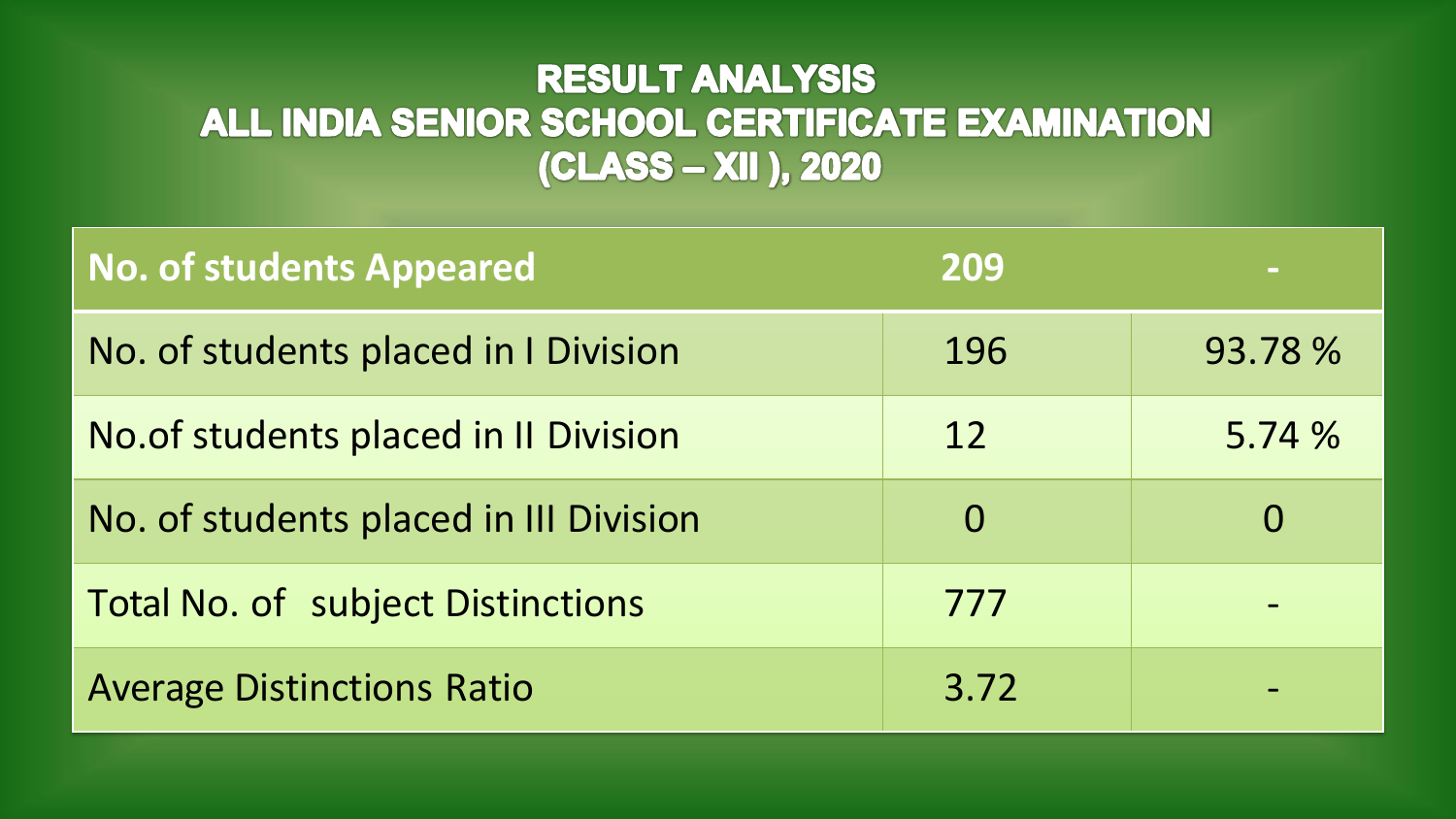

| <b>Position</b>         | <b>Name</b>           | <b>Marks Obtd.</b> | <b>Percentage</b> |
|-------------------------|-----------------------|--------------------|-------------------|
|                         | <b>NANDINI SETHI</b>  | 482                | 96.4              |
| $\mathbf{  }$           | <b>MEHAK DHAMIJA</b>  | 481                | 96.2              |
| III                     | <b>KANUSHI BAWEJA</b> | 480                | 96                |
| IV                      | <b>ARYAN TANWAR</b>   | 478                | 95.6              |
| $\overline{\mathsf{V}}$ | <b>MEGHNA SHARMA</b>  | 477                | 95.4              |

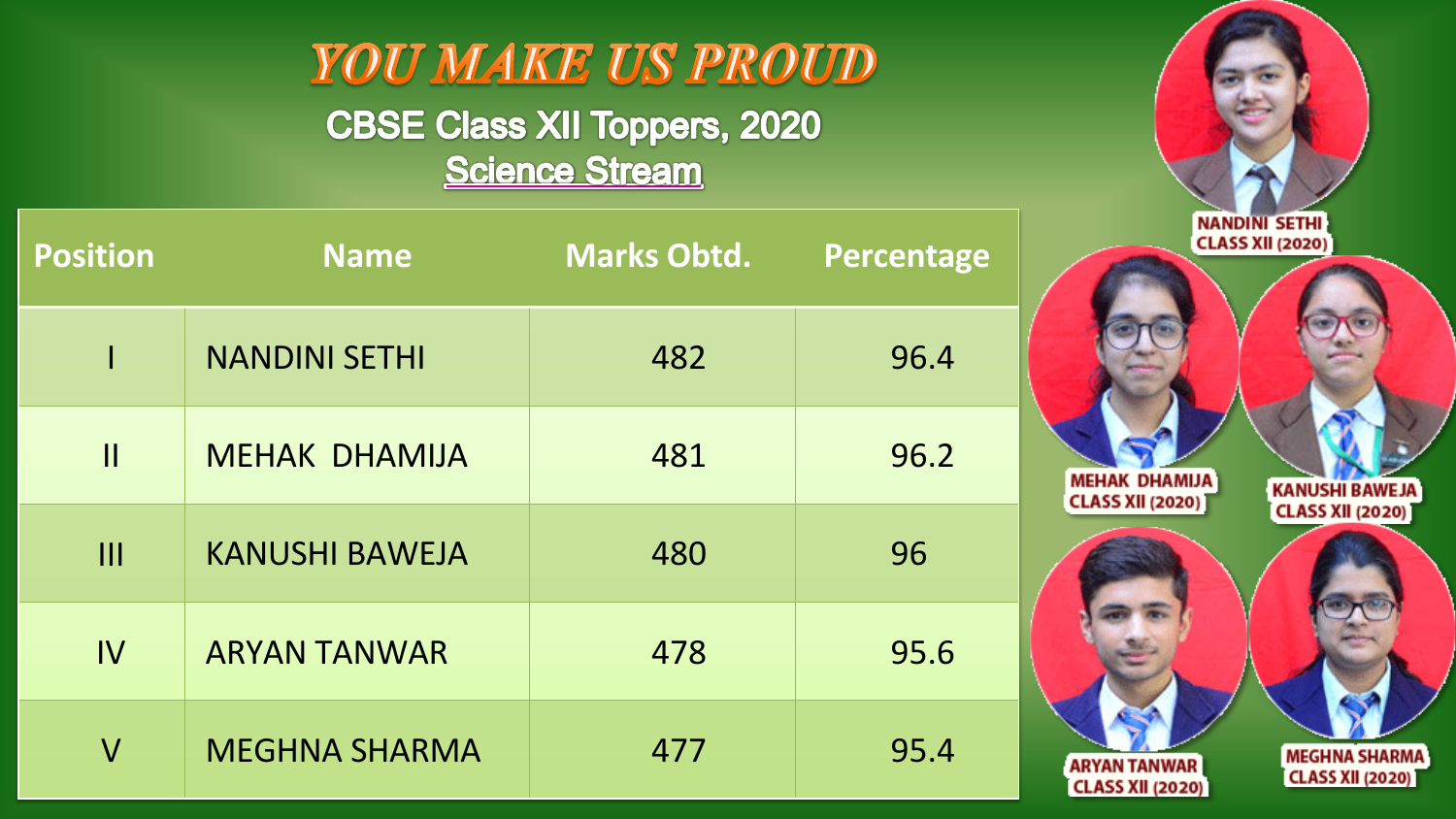### **CBSE Class XII Toppers, 2020 Commerce Stream**

| <b>Position</b>         | <b>Name</b>             | <b>Marks Obtd.</b> | Percentage |
|-------------------------|-------------------------|--------------------|------------|
|                         | <b>MADHAV LUTHRA</b>    | 479                | 95.8       |
| $\mathbf{\mathsf{I}}$   | <b>KASHISH AGGARWAL</b> | 475                | 95         |
| III                     | <b>ABHIMANYU CHOPRA</b> | 472                | 94.4       |
| III                     | <b>VANSHIKA</b>         | 472                | 94.4       |
| IV                      | <b>DHRUV MADAN</b>      | 471                | 94.2       |
| $\overline{\mathsf{V}}$ | <b>TANISHA JAIN</b>     | 470                | 94         |
| $\sf V$                 | <b>TUSHAR GERA</b>      | 470                | 94         |



**TUSHAR GERA CLASS XII (2020)** 

TANISHA JAIN<br>CLASS XII (2020)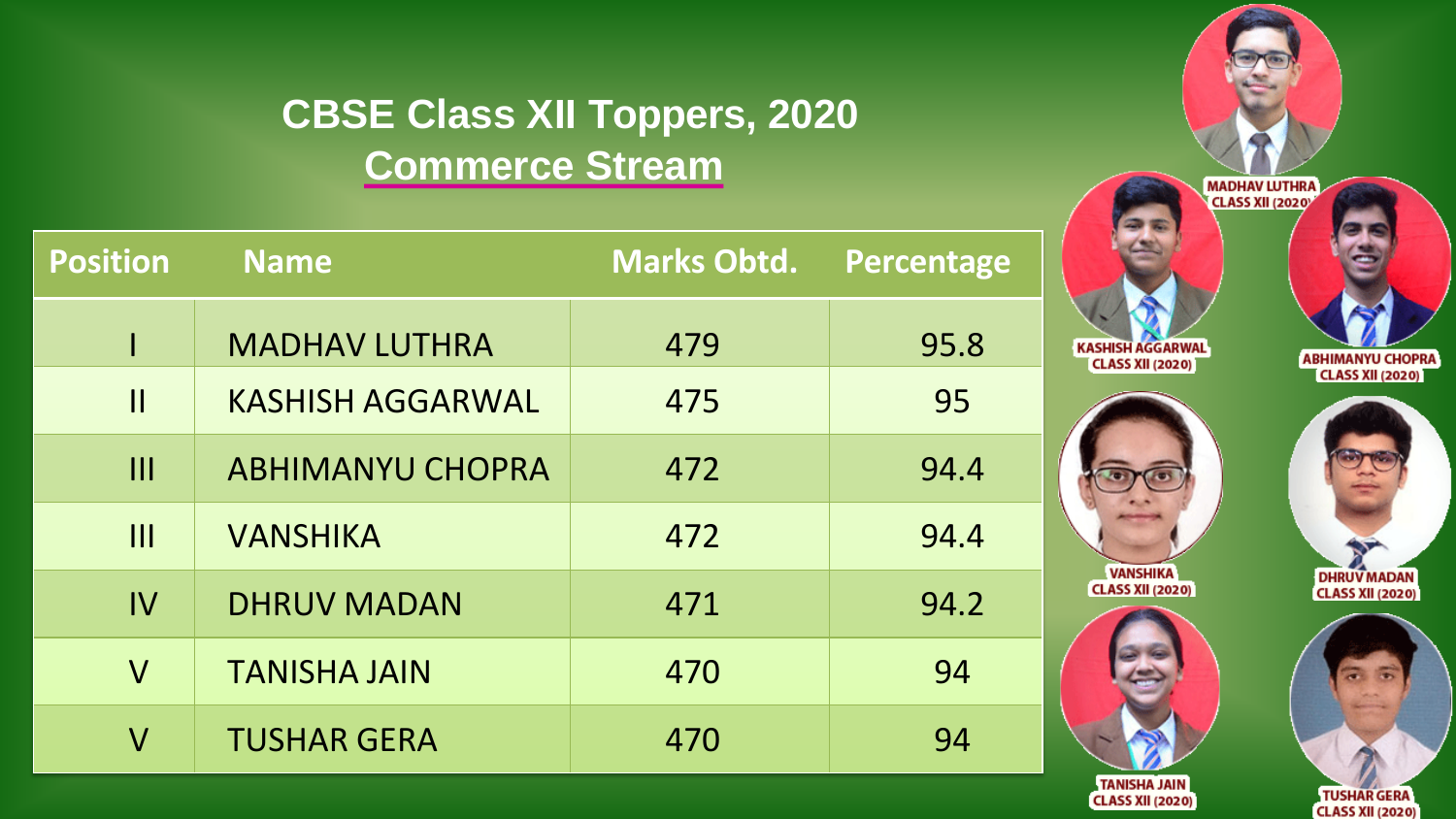## **CBSE Class XII Toppers, 2020 Humanities Stream**

| <b>Position</b>         | <b>Name</b>            | <b>Marks</b><br>Obtd. | <b>Percentage</b> |                             |
|-------------------------|------------------------|-----------------------|-------------------|-----------------------------|
|                         | <b>ARSHIKA GOEL</b>    | 472                   | 94.4              |                             |
| $\mathbf{II}$           | <b>IISHA GARG</b>      | 471                   | 94.2              |                             |
| III                     | <b>ATISHYA DHANKAR</b> | 466                   | 93.2              | <b>IISH</b><br><b>CLASS</b> |
| IV                      | <b>NIHARIKA</b>        | 442                   | 88.4              |                             |
| $\overline{\mathsf{V}}$ | <b>RIZA SHARMA</b>     | 425                   | 85.0              |                             |





**RIZA SHARMA** 

**CLASS XII (2020)**